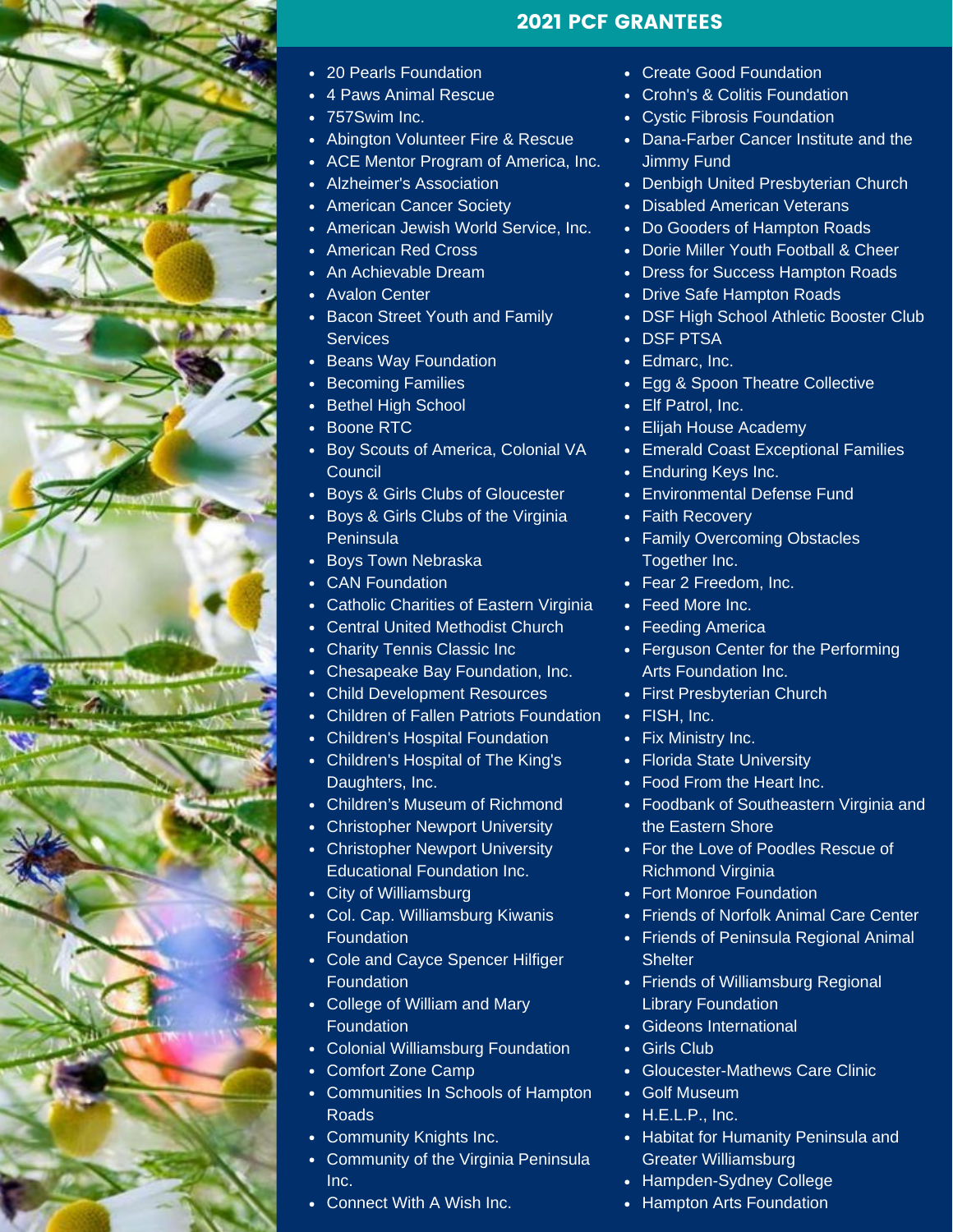## 2021 PCF GRANTEES

- Hampton City Schools
- Hampton Education Foundation
- Hampton Fire & Rescue
- Hampton Public Library Foundation
- Hampton Roads Academy
- Hampton Roads Community Action Program, Inc.
- Hampton University
- Healthy Families Partnership
- Heart for Orphans Inc.
- Here for the Girls, Inc.
- Heritage Humane Society Incorporated
- Hillsdale College
- H-NN (VA) Kappa Achievement Foundation
- Homes For Our Troops
- Hope House Foundation
- Hospice House & Support Care of Williamsburg
- Housing Development Corporation of Hampton Roads
- $\cdot$  ICM
- Imagine Asia
- InTime Outreach, Inc.
- James Madison University Foundation, Inc.
- Jamestown Yorktown Foundation, Inc.
- JDRF Central VA Chapter
- Jewish Cemetery of the Virginia Peninsula Inc.
- Jewish Community Centers of South Broward, Inc.
- JMU Camp Kesem
- JMU Wrestling Club
- Junior Achievement of Greater Hampton Roads, Inc.
- Kennedy's Angel Gowns
- Kentucky State Treasurer
- King of Glory Lutheran Church Lcms
- Lackey Clinic
- Lake Taylor Transitional Care Hospital **Foundation**
- Latisha's House Foundation
- LEAD Virginia
- Legends Fastpitch
- Literacy for Life
- Make-a-Wish Greater Virginia
- Marine Toys for Tots Foundation
- Marshall-Wythe School of Law
- McShin Foundation
- MCV Foundation
- Montero Medical Missions Inc.
- National Park Conservation Association
- National Veterans Homeless Support
- Nature Conservancy, Inc.
- Newport News Education Foundation
- Newport News Public Art Foundation
- Norfolk Alumnae Chapter of Delta Sigma Theta Sorority, Inc.
- Norfolk Casa Inc.
- Norfolk State University Foundation, Inc.
- Northside Christian Church
- Old Dominion University Educational Foundation
- Operation Breaking Through, Inc.
- Operation Turning Point Inc.
- Our Lady of Mount Carmel School  $\bullet$
- Pan Mass Challenge
- Patient Advocate Foundation, Inc.
- Peake Childhood Center
- Peninsula Community Foundation of Virginia
- Peninsula Rescue Mission Inc.
- Peninsula SPCA
- Peninsula Wrestling Association Inc.
- People to People
- Planned Parenthood
- Podium RVA
- Poquoson High School
- Poquoson Little League
- Portsmouth Service League
- Public Media Group of Southern California
- Radford University
- Randolph Macon College
- REACH, Inc.
- Richmond SPCA  $\bullet$
- Riverside Health System Foundation
- Roanoke College
- Rodef Sholom Temple
- RVA1004100
- Saint Joseph's University
- Salem Academy & College
- Salvation Army Central Virginia
- Salvation Army of Greater **Williamsburg**
- Salvation Army of the Virginia Peninsula
- Servant Partners Inc.
- Shark River Surf Anglers Inc.
- Silent No M0Re Inc.
- Smart Beginnings Virginia Peninsula
- Smile Train, Inc.
- Soundscapes, Inc.
- Southeastern Virginia Golden Retriever Rescue, Education and **Training**
- SPORTABLE
- St Bede Catholic Church
- St Brendan Catholic Church
- St Charles Preparatory School
- St. Andrews Episcopal Church
- St. John's Church
- St. Jude Children's Research **Hospital**
- St. Luke's United Methodist Church

• Stuart First Baptist Church • The DigDeep Right to Water

The Jewish Community

• The Humane Society of the United

• The Junior League of Hampton

• The Mariners' Museum and Park

• Tidewater Friends of Foster Care

United Cerebral Palsy Association of Greater Cleveland, Inc. United Way of the Virginia

University of Vermont Foundation University of Virginia McIntire

School of Commerce Foundation

University of Virginia Medical

VCU Massey Cancer Center

School Foundation Vanguard Landing • VBH Foundation

VersAbility Resources

• The Leukemia & Lymphoma

• The Muse Writers Center • The Rosser Foundation A Pure Charitable Trust & Public Charity

• Toby's Dream Foundation • UNC Educational Foundation

Union Mission Ministries

• THRIVE Peninsula

Union College

**Peninsula** 

St. Mary's School

Project • The Doorways • The Ezer Initiative

**States** 

Roads

**Society** 

Foundation